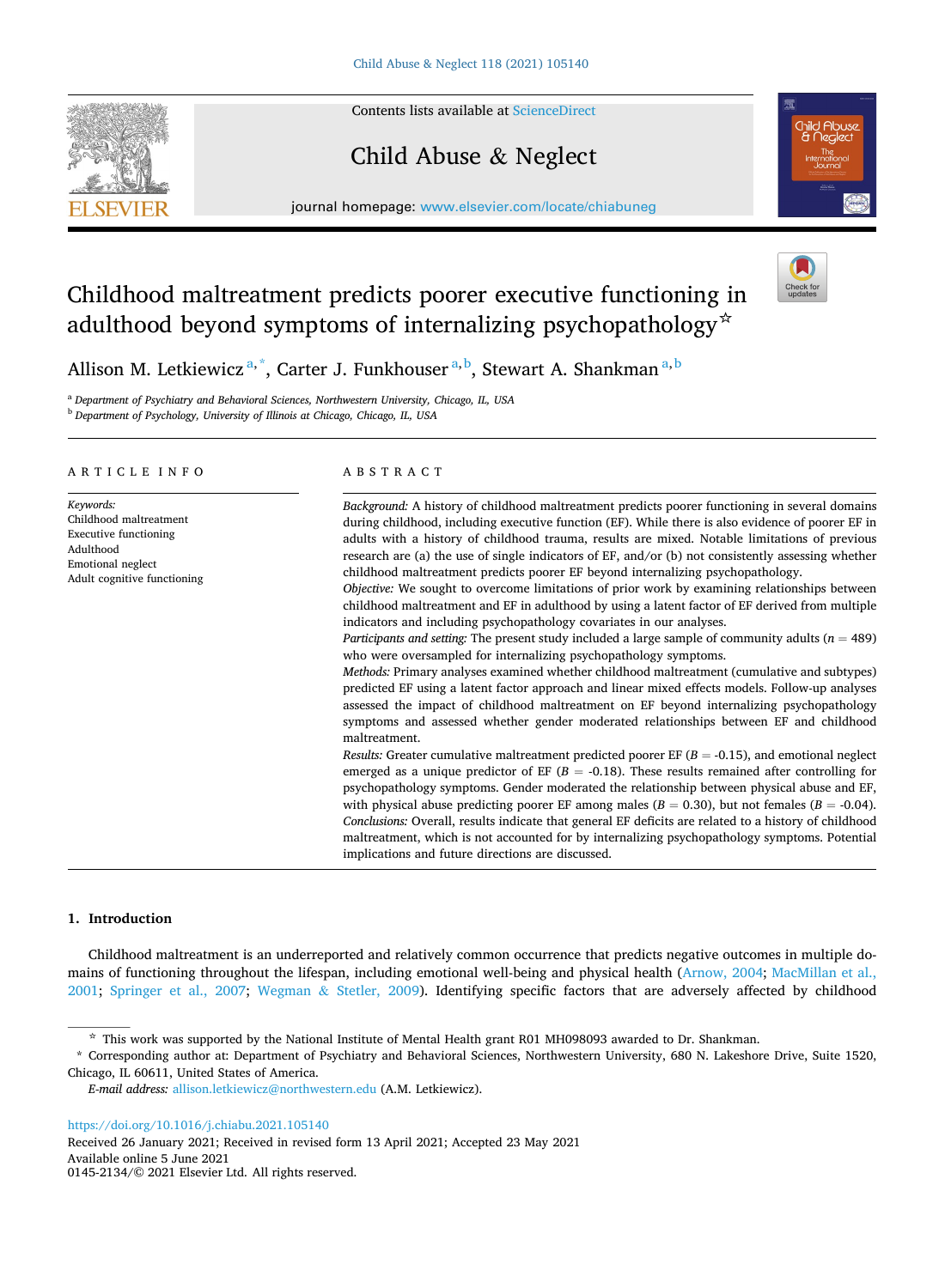maltreatment is a critical endeavor, as these factors may uncover key processes that contribute to poorer long-term outcomes. One factor that may be an important consequence of childhood maltreatment is poor executive function (EF) – a critical risk factor for psychopathology that also plays a role in treatment responsivity (McLennan & [Mathias, 2010;](#page-9-0) Mohlman & [Gorman, 2005](#page-10-0)). Broadly, EF encompasses several related cognitive processes that help to effortfully guide behavior toward goals [\(Banich, 2009](#page-8-0)) and is strongly linked to the prefrontal cortex (Miller & [Cohen, 2001\)](#page-9-0). While the general structure of the prefrontal cortex is reached by early adolescence, maturational changes continue into young adulthood (early to mid-twenties; Romine & [Reynolds, 2005](#page-10-0)), creating a prolonged window of vulnerability during which early stressors, such as childhood maltreatment, can adversely impact normative neurodevelopment processes that support EF.

Available evidence indicates that several EF processes are impaired among children and adolescents with a history of maltreatment [\(Biedermann et al., 2018; De Bellis et al., 2013](#page-9-0); [Fergusson et al., 2013](#page-9-0); [Lund et al., 2020](#page-9-0)). Results of studies examining EF impairment in adults with a history of childhood trauma history are less consistent than those with children, with some showing impaired EF and others showing no association ([Feeney et al., 2013](#page-9-0); [Gould et al., 2012;](#page-9-0) [Majer et al., 2010](#page-9-0); Nikulina & [Widom, 2013](#page-10-0)). A notable limitation of prior work that may contribute to inconsistencies in the literature is the use of single indicators of EF (e.g., [Feeney et al.,](#page-9-0) [2013; Majer et al., 2010](#page-9-0)). This is problematic because most neurocognitive tasks require several cognitive processes to perform (both EF and non-EF related), commonly referred to as the "task impurity problem" ([Miyake et al., 2000\)](#page-10-0). As a result, relationships between childhood maltreatment and EF may be obscured. One approach to addressing the task impurity problem is to create an EF variable(s) from multiple measures of EF processes, via methods such as latent factor modeling that capture variance that is common across multiple EF measures [\(Miyake et al., 2000; Snyder et al., 2015](#page-10-0)).

Although EF processes are separable, there is strong evidence of shared variance, or a common process across EF tasks ([Friedman](#page-9-0)  $\&$ [Miyake, 2017](#page-9-0); [Madian et al., 2019](#page-9-0); Miyake & [Friedman, 2012](#page-9-0)). For example, [Miyake and Friedman \(2012\)](#page-9-0) identified a "common EF" factor that subsumes inhibition, shifting and updating working memory. [Madian et al. \(2019\)](#page-9-0) found that a single-factor model provided the best fit across nine EF measures. These and other studies proposed that common EF reflects proactive control of behavior, top-down biasing of attention, and active goal maintenance, which strongly depend on the activation of regions of the frontoparietal ("central executive") network. In contrast, processes that are not shared across EF tasks do not activate the frontoparietal network as strongly (Yarkoni & [Braver, 2010](#page-10-0)). Given the relationship between "common EF" and frontoparietal network activity, it is plausible that childhood maltreatment may be detrimental for the development of cognitive control functions that are utilized across EF tasks.

Though not always considered in studies that assess the relationship between EF and childhood maltreatment, EF deficits are common in internalizing psychopathology, including mood [\(Snyder, 2013](#page-10-0)) and anxiety-related disorders [\(Aupperle et al., 2012;](#page-8-0) [Leskin](#page-9-0)  $&$  [White, 2007](#page-9-0)). Because a history of childhood maltreatment is a robust risk factor for internalizing psychopathology in adulthood [\(MacMillan et al., 2001;](#page-9-0) [McLaughlin et al., 2010](#page-9-0)), it is important to identify whether EF deficits remain after accounting for psychopathology symptoms. If EF deficits are the result of current psychopathology, then the alleviation of psychopathology symptoms should improve EF in those with a history of childhood abuse. However, if deficits are not accounted for by psychopathology symptoms, then EF deficits themselves may be important targets of intervention.

The primary goal of the present study was to identify relationships between childhood maltreatment and EF among adults using a latent factor approach, which captures variance in behavioral performance that is shared across multiple EF tasks. It was hypothesized that a single-factor model would provide a good fit for the data [\(Madian et al., 2019\)](#page-9-0), and that cumulative childhood maltreatment would predict poorer EF. Follow-up tests examined whether maltreatment subtypes (e.g., emotional neglect, physical abuse) uniquely predicted EF impairment. Additionally, the present study sought to identify whether relationships between cumulative childhood maltreatment, maltreatment subtypes, and EF would hold after controlling for current symptoms of depression, anxiety, or posttraumatic symptoms. A dimensional approach to measuring psychopathology was used based on evidence indicating that (a) psychopathology is well-captured by a dimensional approach [\(Hankin et al., 2005;](#page-9-0) [Shankman et al., 2009](#page-10-0)), and (b) subthreshold symptoms that are not captured by a Diagnostic and Statistical Manual of Mental Disorders (DSM) diagnosis nonetheless impact functioning ([Shankman et al., 2009](#page-10-0)). A measure of personality was also included to capture more persistent tendencies to experience mood and anxiety symptoms, as personality dimensions account for a significant portion of variance in psychopathology and related impairment ([Conway et al., 2019\)](#page-9-0).

The study also had two secondary aims. First, because females report higher rates of certain types of childhood maltreatment (specifically, sexual abuse; Briere & [Elliott, 2003;](#page-9-0) [Pereda et al., 2009](#page-10-0)) and some studies have identified gender differences in the impact of childhood maltreatment on outcomes ([MacMillan et al., 2001](#page-9-0)), the present study explored whether gender moderated relationships between childhood maltreatment and EF. It was hypothesized that if gender differences emerged, they would be characterized by a greater impact of maltreatment on EF for females than males. Second, although there is evidence that individuals can accurately report on past experiences of abuse ([Brewin et al., 1993; Goodman et al., 2003\)](#page-9-0), there are concerns about the validity of retrospective reports of childhood maltreatment ([Baldwin et al., 2019](#page-8-0)). To this end, the present study sought to assess the extent to which siblings' childhood maltreatment experiences were shared. Although this approach does not assess agreement regarding a given sibling's experience, it is a proxy measure of the validity of reported maltreatment, as maltreatment tends to "run in families" (e.g., as a result of family dynamics such as family culture, intergenerational transmission of abuse, and economic circumstances; [Belsky, 1993](#page-8-0); [Straus, 1979](#page-10-0)).

# **2. Methods**

## *2.1. Participants*

Individuals were recruited as part of a larger family study of transdiagnostic mechanisms of internalizing psychopathology.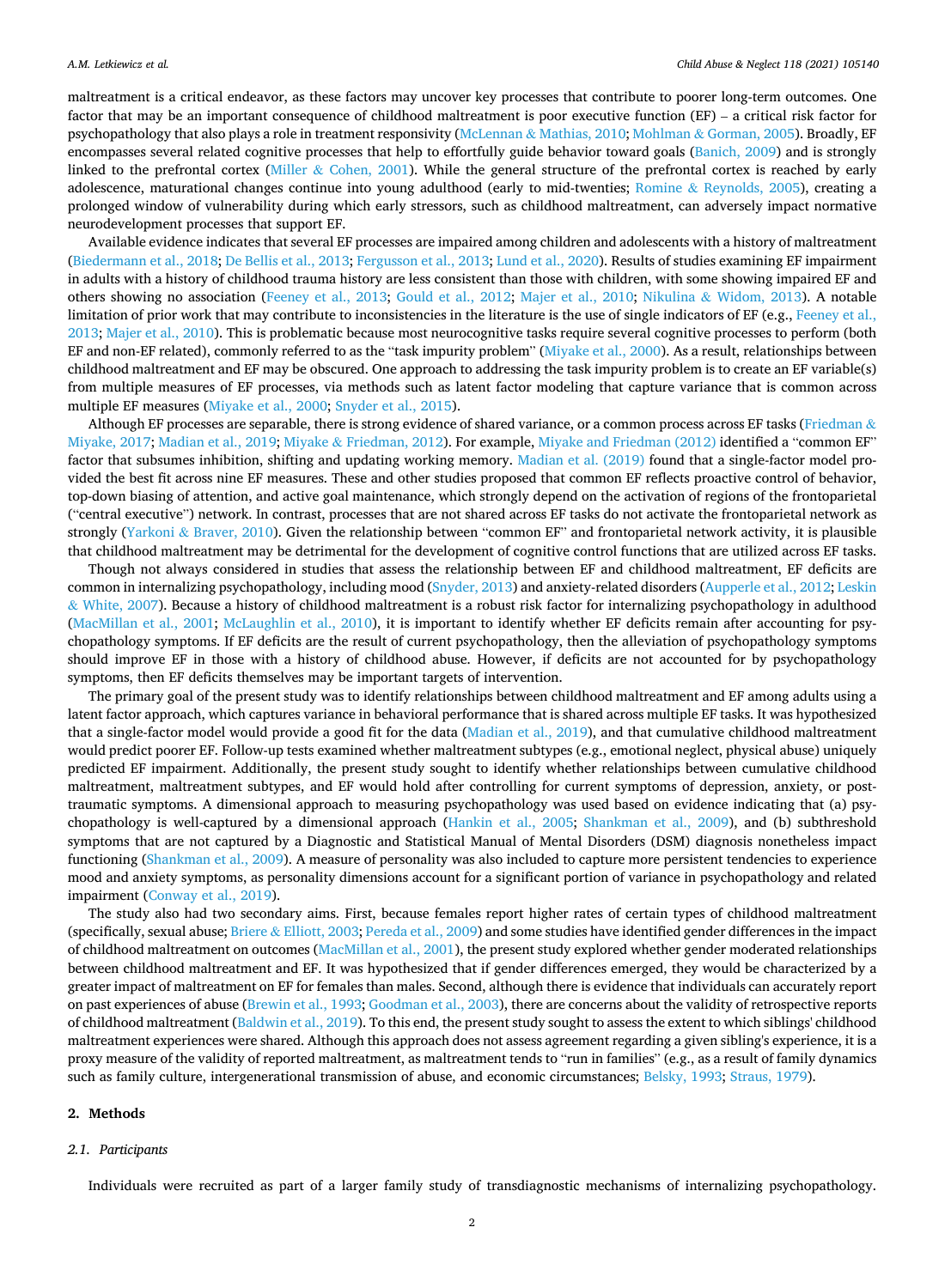Participants were recruited from mental health clinics and the local community in a large midwestern city, and primary eligibility criteria included (1) age between 18 and 30 years old, and (2) having a biological sibling within the same age range who was interested in participating. Individuals were excluded if they were left-handed, could not read or write English, had a history of a head trauma with loss of consciousness, or had a personal or first-degree family member with a history of manic, hypomanic, or psychotic symptoms (for full method details, see [Gorka et al., 2016](#page-9-0); [Kaiser et al., 2020;](#page-9-0) [Weinberg et al., 2015](#page-10-0)). Although participants were not specifically recruited for the presence of DSM disorders, participants were oversampled for severe internalizing psychopathology using the Depression, Anxiety, and Stress Scale (DASS; Lovibond & [Lovibond, 1995](#page-9-0)) during the initial phone screen. Overall, the sample had normally distributed DASS scores, but also had a higher average number of symptoms than the general population ( $M = 23.6$ , SD = 20.5 versus  $M = 8.3$ ,  $SD = 9.8$ ; [Crawford et al., 2011](#page-9-0)).

## *2.2. Assessments and measures*

## *2.2.1. Childhood maltreatment*

Childhood maltreatment was assessed using the self-report short-form version of the Childhood Trauma Questionnaire (CTQ), which has excellent psychometric properties in nonclinical and clinical samples ([Bernstein et al., 2003;](#page-8-0) Bernstein & [Fink, 1998\)](#page-8-0). The CTQ assesses childhood and adolescent (i.e., before the age of 18) experiences of maltreatment in five domains: sexual abuse, physical abuse, emotional abuse, physical neglect, and emotional neglect (reverse scored). The CTQ domains are each assessed via five items on a five-point Likert scale from 1 (never true) to 5 (very often true), with higher scores reflecting more frequent and severe experiences of childhood maltreatment. The CTQ domain scores can be used as dimensional measures of childhood maltreatment and/or to classify maltreatment experiences categorically (e.g., "severe-to-moderate sexual abuse"). Additionally, CTQ domain scores can be summed together for a total maltreatment score.

Cronbach's alphas for the CTQ subscales ranged from 0.60 to 0.93 and was 0.89 for the full scale (see Supplemental Table S2 for all Cronbach's alphas). The observed internal consistencies for the physical neglect and physical abuse subscales (0.60 and 0.69, respectively) fell below the commonly accepted cutoff of 0.70 ([Nunnally, 1978\)](#page-10-0), which is in line with a previous large study of community participants [\(Scher et al., 2001](#page-10-0)). Relationships between items and the subscale total scores were examined to identify whether any items were driving the less than ideal internal consistency. For physical neglect, one item exhibited a small correlation with the total physical neglect score  $(r = 0.22)$ ; "My parents were too drunk or high to take care of the family"), whereas all other correlations were in the moderate-to-large range (*r*s = 0.41–0.64). For physical abuse, all items exhibited strong correlations with the total physical abuse score (*r*s = 0.56–0.79); thus, no single physical abuse item appeared to account for internal consistency less than 0.70.

#### *2.2.2. Inventory of depression and anxiety symptoms, expanded form (IDAS-II)*

The IDAS-II ([Watson et al., 2012](#page-10-0)) is a 99-item questionnaire that measures current symptoms of depression and anxiety-related disorders that includes ten subscales representing homogeneous symptom dimensions. Each item is rated on a 5-point Likert scale ranging from 0 (not at all) to 5 (extremely). In the present study, General Depression (with Well-Being items removed), Well-Being (reverse scored; referred to from here on as "Anhedonia"), and Panic, Social-Anxiety were included as internalizing psychopathology covariates. Additionally, Traumatic Intrusions and Traumatic Avoidance were included as a separate set of covariates. The observed internal consistencies were all in the acceptable range (General Depression: α = 0.91, Well-Being: α = 0.86, Panic: α = 0.80, Social-Anxiety:  $\alpha = 0.86$ , Traumatic Intrusions:  $\alpha = 0.75$ , Traumatic Avoidance:  $\alpha = 0.85$ ).

### *2.2.3. Personality inventory for the DSM-5 (PID-5-Adults)*

The PID-5 ([Krueger et al., 2012](#page-9-0)) is an empirically derived measure that follows a dimensional model of personality and has high convergent validity with other well-established personality measures [\(Thomas et al., 2013;](#page-10-0) Wright & [Simms, 2015\)](#page-10-0). It includes 220 items that assess pathological personality traits across five domains and 25 facets. Each item is rated on a four-point Likert scale ranging from 0 (very false or often false) to 3 (very true or often true). In the present study, the Depressivity and Anxiousness facets were included as personality covariates, reflecting more persistent tendencies to experience internalizing symptoms. The observed internal consistencies were all in the acceptable range (Depressivity:  $\alpha = 0.93$  and Anxiousness:  $\alpha = 0.84$ ).

## *2.2.4. Intelligence and motor speed*

The Wechsler Test of Adult Reading (WTAR; [Wechsler, 2001](#page-10-0)) was used to estimate participants' full-scale IQ (FSIQ) and included as a covariate in the present study. During the WTAR assessment, participants are asked to pronounce 50 irregularly spelled words and scores reflect the number of words pronounced correctly. To estimate FSIQ from the WTAR scores, participants' raw scores were converted to a standard score (normed by age group), which were converted to predicted FSIQ scores that are co-normed with the Wechsler Adult Intelligence Scale, 3rd Edition. Scores on the WTAR are highly correlated with FSIQ ( $r = 0.73$ ; [Strauss et al., 2006](#page-10-0)). Motor speed was assessed using the motor speed condition of the Delis-Kaplan Executive Function System (D-KEFS; [Delis et al., 2001](#page-9-0)) Trail Making Test and was also included as a covariate to account for the potential impact of slowed reaction time on EF performance.

#### *2.2.5. Executive function*

Performance on the following tasks from the D-KEFS were used to assess EF: Design Fluency, Verbal Fluency, Trail Making, and Color-Word Interference. Tasks were selected to (1) capture EF processes that are implemented across multiple EF domains (namely, shifting and inhibition), and (2) vary sufficiently in non-EF processes (e.g., verbal processing, visual spatial processing), thereby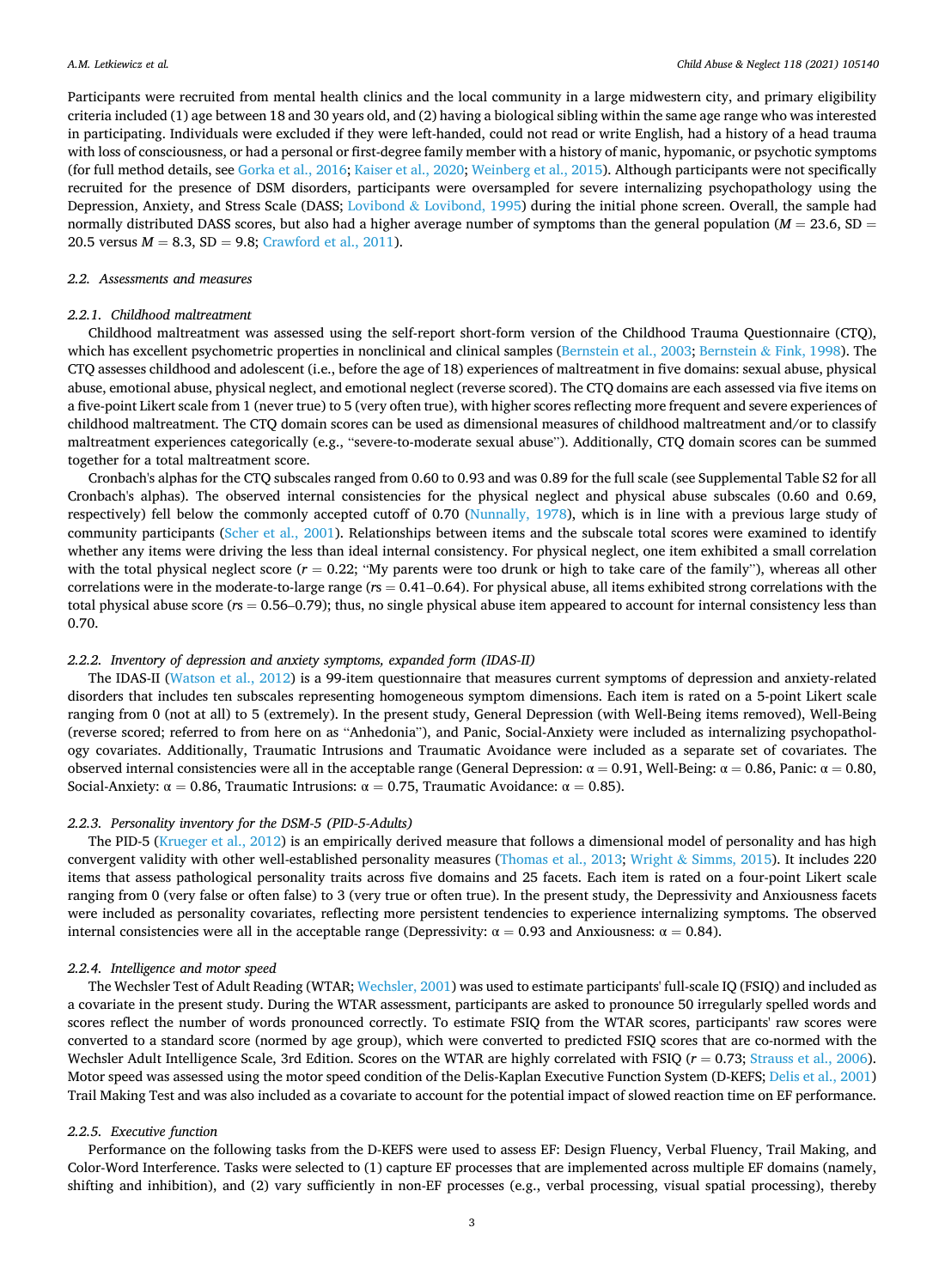#### *A.M. Letkiewicz et al.*

enhancing our ability to statistically capture a "purer" latent EF factor ([Snyder et al., 2015\)](#page-10-0).

*2.2.5.1. D-KEFS design fluency.* There are three conditions in this task, the third of which assesses participants' ability to switch between two response sets. During the category switching condition, participants switch between connecting empty and filled dots with four straight lines as quickly as they can within 60 s. Participants are instructed not to repeat any designs. The dependent measure computed from this task was the total number of successful designs made during the category switching condition.

*2.2.5.2. D-KEFS verbal fluency.* There are three conditions in this task, the third of which assesses participants' ability to switch between two verbal response sets. During the category switching condition, participants switch between naming types of fruit and types of furniture as quickly as they can within 60 s. Participants are instructed not to repeat any items and to change to the other response category after each response. The dependent measure was the total number of successful switches made during the category switching condition.

*2.2.5.3. D-KEFS trail making.* There are five conditions in this task, the fourth of which assesses participants' ability to shift between two different response sets. During the number-letter switching condition, participants must switch between connecting numbers and letters in order. This condition is printed on two pages with numbers (1 through 16) and letters (A through P) that are contained within circles, and individuals are instructed to draw lines between the numbers and letters as quickly as they can starting at 1 and ending at P (e.g., 1-A-2-B, etc.). The dependent measure was the completion time for the number-letter sequencing condition multiplied by − 1 for reverse-scoring, with more negative scores represent poorer shifting ability.

*2.2.5.4. D-KEFS color-word interference.* This task consists of four conditions, the third and fourth of which measure inhibition and inhibition/switching, respectively. During the inhibition condition, participants name the ink color of 50 consecutive words that are printed in an ink color that is incongruent with the word (e.g., the word "blue" is printed in red ink). Participants are instructed to say the ink color aloud as quickly as they can "without making mistakes," which requires overriding (i.e., inhibiting) the prepotent wordreading response. During the inhibition/switching condition, participants alternate between naming the ink color of the word and reading the word when cued. Participants must override the more automatic word-reading response during the color-naming trials, and, when prompted, inhibit an old rule and shift to a new rule (e.g., changing from word reading to color naming). The dependent measures were (1) time to complete the inhibition condition and (2) time to complete the inhibition/switching condition. These measures were multiplied by −1 for reverse-scoring, with more negative scores representing poorer EF.

## *2.3. Data analysis*

## *2.3.1. Intraclass correlation coefficients (ICCs)*

Intraclass Correlation Coefficients (ICCs) were computed for CTQ scores among sibling pairs (*n* = 222). Agreement between the sibling pairs was assessed with a one-way random effects model (ICCs [1,1]).

## *2.3.2. Confirmatory factor analysis (CFA)*

A CFA was implemented using the lavaan R package ([Rosseel, 2012\)](#page-10-0) to identify whether a single-factor model provided a good fit for the EF data. Dependent variables from all the EF tests (Design Fluency, Verbal Fluency, Trails, Color-Word Inhibition, and Color-Word Inhibition/Switching) were included in the single-factor model. To account for sibling relationships in the model, siblings were randomly assigned to either be sibling 1 or 2 and a latent EF factor model was fit for each sibling group (EF 1 and EF 2) with manifest means, residual manifest variances, and cross-sibling manifest covariances constrained to be equivalent across sibling pairs. Participants without sibling data were also included by randomly assigning them to be sibling 1 or 2, with data for the missing sibling accounted for using full-information maximum likelihood (FIML) estimation.

The Comparative Fit Index (CFI), Root Mean Square Error of Approximation (RMSEA) Index, and Standardized Root Mean Square Residual (SRMR) Index were used to assess model fit. Comparative Fit Index values closer to 1 indicate better fit, with values ≥0.95 considered to reflect a "good fit" (Hu & [Bentler, 1999;](#page-9-0) [West et al., 2012\)](#page-10-0). Root Mean Square Error of Approximation values ≤0.06 are considered acceptable (Hu & [Bentler, 1999\)](#page-9-0), whereas values  $\geq$ 0.10 reflect a poor fit (Browne & [Cudeck, 1993](#page-9-0)). Standardized Root Mean Square Residual values *<*0.10 are indicative of acceptable fit and values *<*0.05 are indicative of good model fit (Hu & [Bentler,](#page-9-0) [1999; Iacobucci, 2010](#page-9-0); [Kline, 2011](#page-9-0); [Schermelleh-Engel et al., 2003](#page-10-0)). Because each participant was randomly assigned to sibling groups to estimate the latent EF factor, which can suppress model fit estimates, model fit values were adjusted following [Olsen and Kenny](#page-10-0) [\(2006\).](#page-10-0)

## *2.3.3. Regression analyses*

Factors weights from the best-fitting model were carried forward to linear mixed effects (LME) models using Matlab's fitlme function (The MathWorks, Inc., Natick, MA) to assess relationships between childhood maltreatment and EF. Separate regression models were implemented for (1) the childhood maltreatment total score, and (2) the five CTQ subtypes included in a single model to identify potential unique relationships between childhood maltreatment type and EF. In the first model, CTQ scores were summed together across all maltreatment domains (i.e., CTQ total), and in the latter model sexual abuse was dichotomized (coded as no sexual abuse history: CTQ sexual abuse score *<* 6 = − 1 and sexual abuse history: CTQ sexual abuse score ≥ 6 = 1) due to low dimensional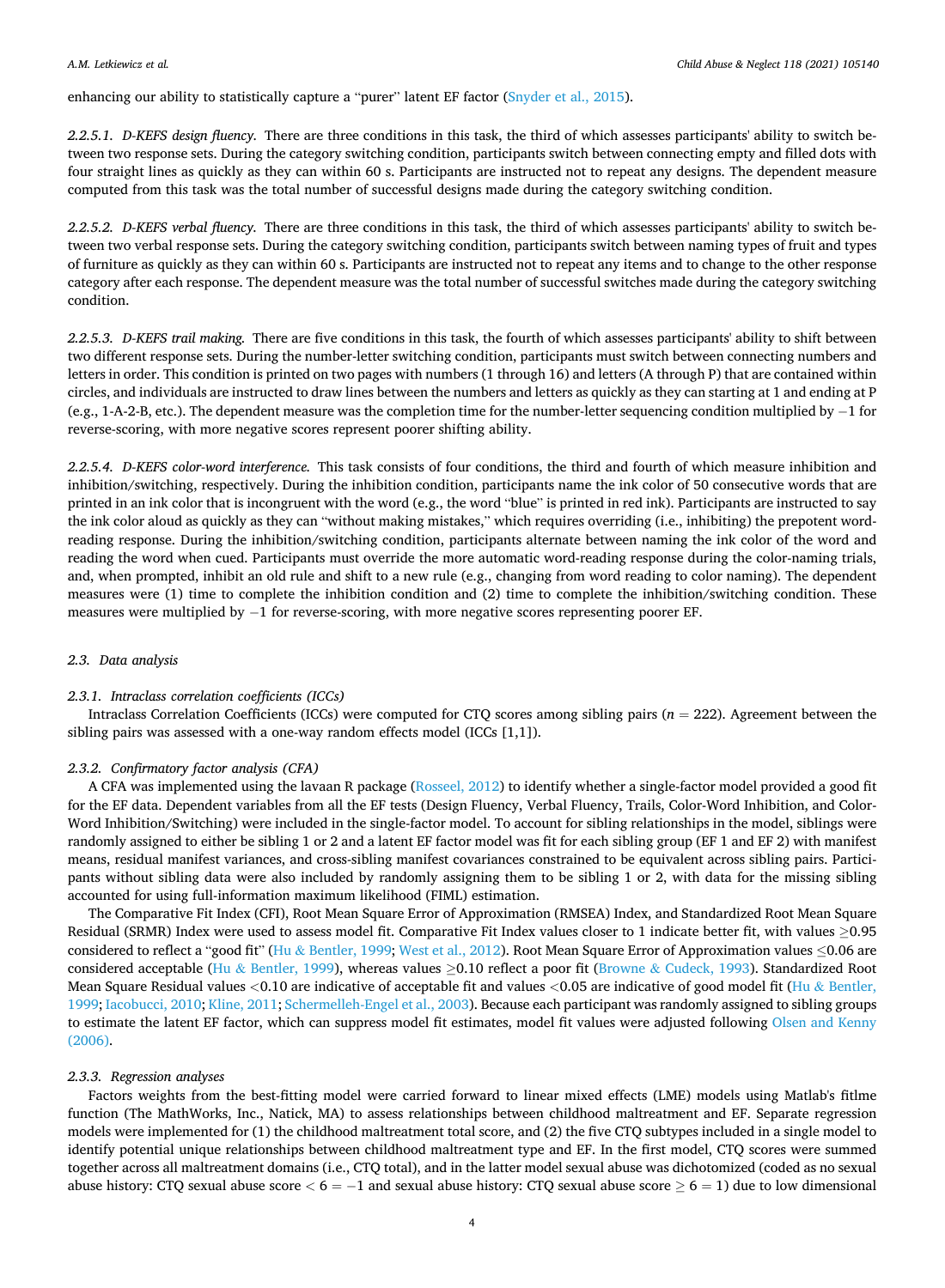score variance, whereas physical abuse, emotional abuse, physical neglect, and emotional neglect were included as dimensional variables. To account for familial relation among sibling pairs, family was included as a random effects factor. All models covaried for predicted FSIQ and motor speed. Follow-up LMEs separately tested the incremental validity of relationships over and above (1) current internalizing symptoms as measured by the IDAS, (2) current traumatic intrusions and avoidance symptoms as measured by the IDAS, or (3) persistent tendencies to experience symptoms of depression and anxiety as measured by the PID-5. Symptoms of depression and anxiety, symptoms of trauma, and personality dimensions were examined separately to clarify whether the impact of childhood maltreatment on EF holds above symptoms that are related to internalizing symptoms versus trauma more specifically or personality features more broadly (the latter of which confer risk for multiple forms of psychopathology). Lastly, gender was included as a moderator to identify whether the impact of childhood maltreatment on EF differed for females and males.

## **3. Results**

## *3.1. Sample demographics*

Three-hundred and seven participants self-identified as female (63%), the average age of participants was 22.3 years (SD = 3.1), and the sample was racially/ethnically heterogeneous (42% self-identified as White (see [Table 1\)](#page-5-0). Means and standard deviations for the neuropsychological assessment (e.g., IQ, motor speed, shifting, inhibition) and psychopathology measures are reported in [Table 1](#page-5-0) (see Supplemental Table S1 for zero-order correlations between the psychopathology measures). Over half of participants had a lifetime history of an internalizing disorder (see [Table 1](#page-5-0)). For a majority of the internalizing disorders, participants exhibited lifetime rates that were twice as high as national lifetime rates [\(Kessler et al., 1994\)](#page-9-0), providing further evidence that participants were oversampled on internalizing psychopathology.

Participants' CTQ scores are provided in [Table 2](#page-6-0) (see Supplemental Table S2 for zero-order correlations between the CTQ subscales). Notably, CTQ scores were slightly higher than those of previous studies that assessed maltreatment within community samples (e.g., the CTQ Total scores for males and females were in the 75th percentile range of community norms; [Scher et al., 2001\)](#page-10-0). Based on established CTQ cutoff scores (see [Bernstein et al., 2003](#page-8-0)), mild-to-severe childhood maltreatment was endorsed by 13%, 25%, 35%, 24%, and 30% of participants for sexual abuse (score  $\geq$  6), physical abuse (score  $\geq$  8), emotional abuse (score  $\geq$  9), physical neglect (score  $\geq$  8), and emotional neglect (score  $\geq$  10), respectively.

#### *3.2. Childhood maltreatment questionnaire validity*

As reported in [Table 3,](#page-6-0) the ICCs for sibling agreement for total childhood maltreatment and the childhood maltreatment subscales were all significant. The ICCs ranged between 0.16 and 0.50, with all except sexual abuse falling between 0.30 and 0.50. Physical abuse yielded the highest degree of agreement between siblings (0.50).

## *3.3. Confirmatory factor analysis*

The CFI, RMSEA, and SRMR values for the single-factor model were all in the good-to-acceptable range for the single-factor model (0.97, 0.08, and 0.04, respectively; correction applied)<sup>1</sup>. The association between the latent EF factor for sibling 1 and sibling 2 was significant  $(r = 0.39, p < .001)$ , indicating moderate familiality of the latent EF factor. Factor weights from the single-factor model were carried forward to the regression analyses (see [Fig. 1\)](#page-6-0).

## *3.4. Linear mixed effects regression analyses*

#### *3.4.1. Childhood maltreatment and executive function*

Controlling for motor speed and IQ, greater cumulative childhood maltreatment predicted poorer EF in adulthood, t(451) =  $-3.27$ ,  $B = -0.15$ ,  $p = .001$ . Including the CTQ subscales as simultaneous predictors of EF in a multiple regression model revealed that only emotional neglect predicted a unique portion of variance in EF, t(434) = − 3.23, *B* = -0.18, *p* = .001, while physical abuse was marginally significant,  $t(434) = -1.95$ ,  $B = -0.10$ ,  $p = .052$  (see [Table 4](#page-7-0) for full results).

## *3.4.2. Childhood maltreatment and executive function controlling for internalizing psychopathology*

Controlling for motor speed, IQ, and current symptoms of depression and anxiety reported on the IDAS (general depression with well-being items removed, anhedonia, panic, and social anxiety), greater cumulative childhood maltreatment predicted poorer EF, t (434) = − 2.44, *B* = -0.11, *p* = .015. Overall childhood maltreatment also remained a significant predictor of EF after controlling for current traumatic intrusions and avoidance symptoms, t(436) = − 2.30, *B* = -0.10, *p* = .022, or more persistent tendencies to experience symptoms of depression and anxiety as measured by the PID-5, t(434) = − 2.20, *B* = -0.10, *p* = .028. When the CTQ subscales

<sup>&</sup>lt;sup>1</sup> An alternative two-factor model was tested, with the shifting-related dependent variables (Design Fluency, Verbal Fluency, Trails, and Color-Word Inhibition/Switching) included as indicators of factor 1 and the inhibition-related dependent variables included as indicators of factor 2 (Color-Word Inhibition and Color-Word Inhibition/Switching). Fit indices (CFI, RMSEA, and SRMR) for this two-factor model were below the goodto-acceptable range (0.94, 0.11, and 0.13; correction applied).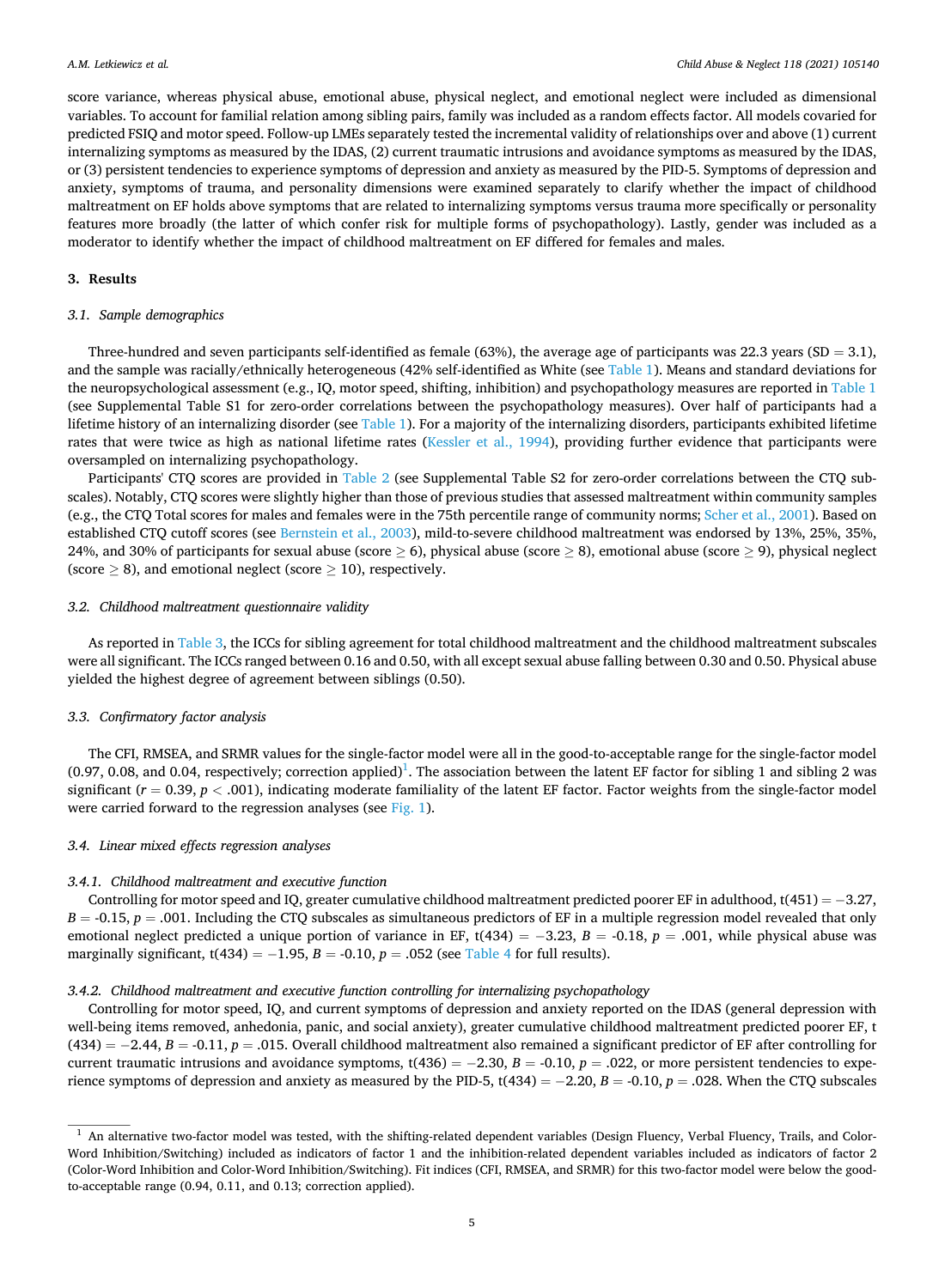<span id="page-5-0"></span>

| an<br>ıc |
|----------|
|----------|

|  |  |  |  | Demographic, cognitive, and clinical characteristics. |
|--|--|--|--|-------------------------------------------------------|
|--|--|--|--|-------------------------------------------------------|

| $N = 489$                                                | Mean (SD)                   |
|----------------------------------------------------------|-----------------------------|
| Age                                                      | 22.3(3.1)                   |
| Gender                                                   | 63% female, 1% other        |
|                                                          | <b>White: 42%</b>           |
|                                                          | Black/African American: 15% |
|                                                          | Hispanic: 21%               |
| Ethnicity                                                | Asian: 12%                  |
|                                                          | Middle Eastern: 3%          |
|                                                          | Mixed: 6%                   |
|                                                          | Other: 0.4%                 |
|                                                          | No response: 0.6%           |
| Predicted IQ (SS)                                        | 105.6(8.9)                  |
| Motor speed (RT)                                         | 23.0(8.7)                   |
| DKEFS DF (# of completed figures)                        | 9.7(2.8)                    |
| DKEFS VF (# of successful switches)                      | 13.9(2.9)                   |
| DKEFS trails (RT)                                        | 63.6 (21.4)                 |
| DKEFS inhibition (RT)                                    | 45.6 (10.3)                 |
| DKEFS inhibition switch (RT)                             | 52.8(11.3)                  |
| <b>IDAS</b> subscales                                    |                             |
| Depression (well-being items removed)                    | 31.7 (120)                  |
| Well-being (reverse-scored)                              | 25.3(6.7)                   |
| Social anxiety                                           | 9.5(4.4)                    |
| Panic                                                    | 10.4(3.5)                   |
| Traumatic intrusions                                     | 5.7(2.6)                    |
| Traumatic avoidance                                      | 7.1(3.6)                    |
| PID-5 Facets                                             |                             |
| Depressivity                                             | 0.36(0.51)                  |
| Anxiousness                                              | 1.10(0.73)                  |
| Lifetime diagnosis of internalizing disorder (DSM-5)     |                             |
| Major depressive disorder                                | $35.0\% (n = 171)$          |
| Panic disorder                                           | $8.2\% (n = 40)$            |
| Social anxiety disorder                                  | $20.4\% (n = 100)$          |
| Specific phobia                                          | $20.4\%$ (n = 100)          |
| Generalized anxiety disorder                             | $10.2\% (n = 50)$           |
| Posttraumatic stress disorder                            | $6.7\%$ $(n = 33)$          |
| Obsessive compulsive disorder                            | $6.5\% (n = 32)$            |
| Lifetime diagnosis of any internalizing disorder (DSM-5) | 55.2% $(n = 270)$           |

*Note.* **IQ** = Intelligence Quotient; SS=Standard Scores; DKEFS=Delis-Kaplan Executive Function System; DF $=$ Design Fluency; VF  $=$  Verbal Fluency; IDAS $=$ Inventory of Depression and Anxiety Symptoms; PID-5  $=$ Personality Inventory for DSM-5.

were included as simultaneous predictors, only emotional neglect accounted for a unique portion of variance in EF when controlling for motor speed, IQ, and either (1) current internalizing psychopathology symptoms,  $B = -0.18$ , (2) current trauma symptoms,  $B = -0.18$ -0.19, or (3) more persistent internalizing psychopathology symptoms,  $B = -0.17$  (see [Table 4](#page-7-0) for full results)<sup>2</sup>.

#### *3.4.3. Childhood maltreatment, executive function, and gender*

The inclusion of gender as a potential moderator of the relationship between the CTQ total score and EF did not reveal a significant CTQ total score × Gender interaction, t(449) = − 1.43, *B* = -0.08, *p* = .153. To identify whether gender moderated the effect of any of the CTQ subscales on EF, each CTQ subscale was simultaneously entered into a multiple regression LME model with gender as a moderator. The main effect of emotional neglect remained, t(432) = − 3.27, *B* = -0.18, *p* = .001, with no main effects of gender or other CTQ subscales. There was, however, a significant Physical Abuse  $\times$  Gender interaction, t(432) = -2.50, *p* = .013. As shown in [Fig. 2](#page-7-0), higher levels of childhood physical abuse predicted poorer EF among males, t(149) = − 3.19, *B* = -0.30, *p* = .002, but not females, t  $(277) = -0.54, B = -0.04, p = .587.$ 

Finally, we examined whether the interaction between physical abuse and gender held after controlling for motor speed, IQ, and either current internalizing symptoms, current trauma symptoms, or more persistent internalizing symptoms. For all three tests, the Physical Abuse  $\times$  Gender interaction remained significant, t(428) = 2.51, *p* = .012, t(430) = 2.62, *p* < .001, and t(428) = 2.48, *p* = .013, respectively – for the models controlling for (1) internalizing symptoms, males: *B* = -0.30, females: *B* = -0.03; (2) trauma

<sup>2</sup> Exploratory analyses were implemented to assess whether childhood maltreatment or maltreatment subtypes uniquely predict EF impairment after controlling for the tendency to exhibit externalizing-related symptoms. Controlling for motor speed, IQ, and more persistent tendencies to exhibit externalizing-related behaviors (as measured by Impulsivity, Risk-taking, and Hostility on the PID-5), greater cumulative childhood maltreatment predicted poorer EF, t(433) = − 2.77, *B* = -0.13, *p* = .006. When the CTQ subscales were included as simultaneous predictors, emotional neglect accounted for a unique portion of variance in EF, t(429) = − 3.01, *B* = -0.17, *p* = .003.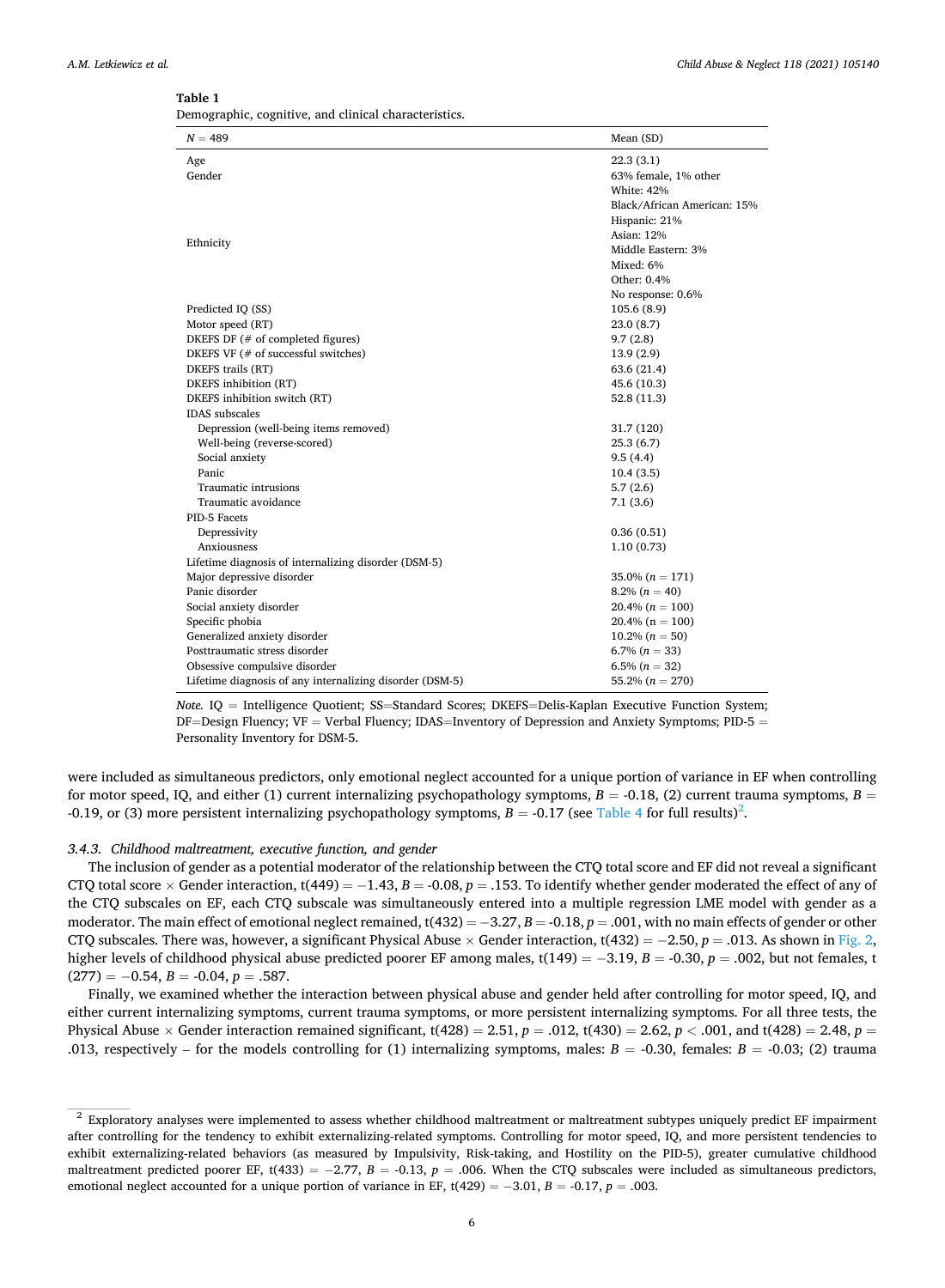## <span id="page-6-0"></span>**Table 2**

l,

Childhood maltreatment characteristics.

| $N = 489$               | Mean (SD)   | Range      | % Mild | % Moderate-to-severe |
|-------------------------|-------------|------------|--------|----------------------|
| CTQ Total (full sample) | 35.8 (11.0) | $25 - 102$ |        |                      |
| Males                   | 35.1(9.1)   |            |        |                      |
| Females                 | 36.2 (11.9) |            |        |                      |
| CTQ SA(full sample)     | 5.8(2.9)    | $5 - 25$   | 5      | 8                    |
| Males                   | 5.3(1.5)    |            | 5      | 3                    |
| Females                 | 6.1(3.4)    |            | 5      | 11                   |
| CTQ PA<br>(full sample) | 6.6(2.4)    | $5 - 25$   | 17     | 8                    |
| Males                   | 6.6(2.0)    |            | 15     | 8                    |
| Females                 | 6.7(2.6)    |            | 18     | 9                    |
| CTQ EA<br>(full sample) | 8.3(3.8)    | $5 - 25$   | 22     | 13                   |
| Males                   | 8.3(3.3)    |            | 22     | 9                    |
| Females                 | 8.5(4.1)    |            | 22     | 15                   |
| CTQ PN<br>(full sample) | 6.6(2.4)    | $5 - 17$   | 13     | 11                   |
| Males                   | 6.7(2.3)    |            | 14     | 12                   |
| Females                 | 6.5(2.4)    |            | 13     | 11                   |
| CTQ EN (full sample)    | 8.5(4.0)    | $5 - 25$   | 21     | 9                    |
| Males                   | 8.6(4.0)    |            | 19     | 10                   |
| Females                 | 8.5(4.0)    |            | 22     | 9                    |

Note. CTQ = Childhood Trauma Questionnaire, SA = Sexual abuse; PA = Physical abuse, EA = Emotional abuse, PN=Physical neglect, EN = Emotional neglect.

## **Table 3**

Intraclass correlation coefficients for agreement of siblings' reported childhood maltreatment.

|            | CTO total            | CTO SA               | CTO PA               | CTO EA               | CTO PN               | CTO EN               |
|------------|----------------------|----------------------|----------------------|----------------------|----------------------|----------------------|
| ICC(1)     | 0.40                 | 0.16                 | 0.50                 | 0.34                 | 0.31                 | 0.30                 |
| F-test     | $F = 2.35, p < .001$ | $F = 1.38, p = .009$ | $F = 3.03, p < .001$ | $F = 2.01, p < .001$ | $F = 1.89, p < .001$ | $F = 1.85, p < .001$ |
| [222, 222] | $0.286 <$ ICC $<$    | $0.028 <$ ICC $<$    | $0.399 <$ ICC $<$    | $0.213 <$ ICC $<$    | $0.185 <$ ICC $<$    | $0.173 <$ ICC $<$    |
| 95% CI     | 0.507                | 0.284                | 0.596                | 0.446                | 0.423                | 0.413                |

*Note.* CTQ = Childhood Trauma Questionnaire, SA = Sexual abuse, PA = Physical abuse, EA = Emotional abuse, PN=Physical neglect, EN = Emotional neglect.



**Fig. 1.** Latent factor model of executive function (EF).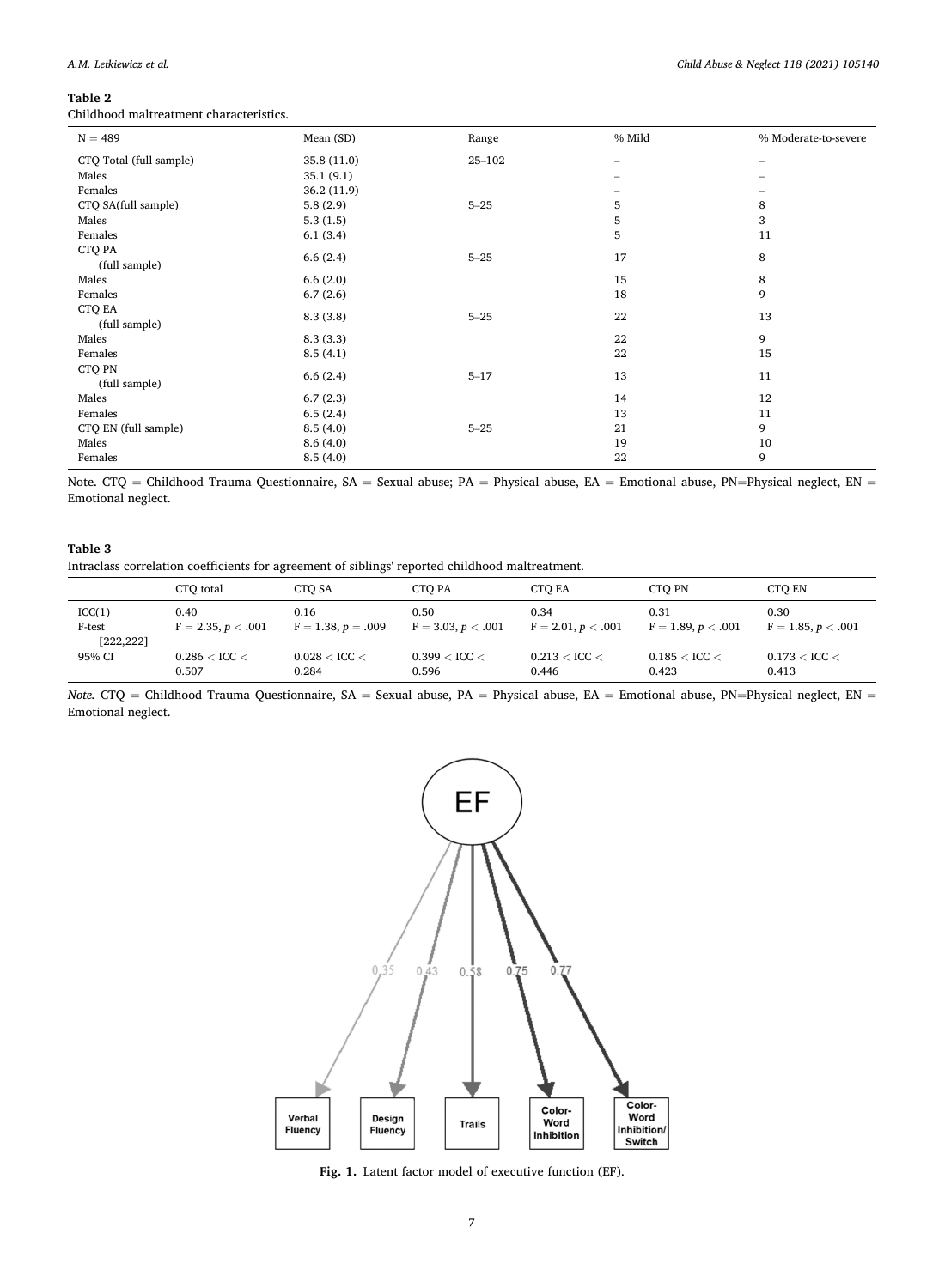#### <span id="page-7-0"></span>**Table 4**

Linear regression results for childhood maltreatment predicting executive function.

| DV:                                           |                      |                       |                      |                      | CTO total                                                               |
|-----------------------------------------------|----------------------|-----------------------|----------------------|----------------------|-------------------------------------------------------------------------|
| EF (model 1)<br>$EF \pmod{2}$<br>EF (model 3) |                      |                       |                      |                      | $B = -0.11, p = .015$<br>$B = -0.10, p = .022$<br>$B = -0.10, p = .028$ |
| $DV^a$                                        | CTO SA               | CTO PA                | CTO EA               | CTO PN               | CTO EN                                                                  |
| EF (model 1)                                  | $B = 0.00, p = .914$ | $B = -0.10, p = .051$ | $B = 0.09, p = .123$ | $B = 0.03, p = .530$ | $B = -0.18, p = .003$                                                   |

EF (model 2)  $B = 0.00, p = .983$   $B = -0.10, p = .058$   $B = 0.10, p = .068$   $B = 0.04, p = .428$   $B = -0.19, p < .001$ EF (model 3)  $B = 0.01$ ,  $p = .891$   $B = -0.10$ ,  $p = .051$   $B = 0.10$ ,  $p = .099$   $B = 0.04$ ,  $p = .447$   $B = -0.17$ ,  $p = .002$ 

Covariates

Model 1: IQ, motor speed, IDAS General Depression, Well-being (reverse-scored), Social Anxiety, and Panic

Model 2: IQ, motor speed, IDAS Trauma Intrusions, and Trauma Avoidance

Model 3: IQ, motor speed, PID-5 Depressivity and Anxiousness

Note. CTQ = Childhood Trauma Questionnaire, SA = Sexual abuse, PA = Physical abuse, EA = Emotional abuse, PN=Physical neglect, EN = Emotional neglect.<br><sup>a</sup> CTO subscales were entered as simultaneous predictors at predicting EF.



**Fig. 2.** Depiction of the childhood physical abuse × gender interaction predicting executive function

symptoms, males:  $B = -0.30$ , females:  $B = -0.04$ ; and (3) more persistent internalizing psychopathology symptoms, males:  $B = -0.30$ , females:  $B = -0.03$ .

#### **4. Discussion**

As hypothesized, EF was well-captured by a single-factor model and greater cumulative childhood maltreatment predicted poorer EF in adulthood. Furthermore, the significant impact of childhood maltreatment on EF in adulthood remained after controlling for IQ, motor speed, dimensions of internalizing psychopathology (including trauma), or persistent tendencies to experience general depression and anxiety (i.e., personality features). Thus, the effects of childhood maltreatment on EF do not appear to be the result of as association between current internalizing psychopathology and EF. Taken together, results indicate that there is a unique impact of cumulative childhood maltreatment on EF in adulthood, at least among adults unselected for the presence of childhood maltreatment.

The finding that childhood maltreatment predicted poorer EF in adulthood has several implications. First, EF has been identified as a risk factor for future psychopathology symptoms [\(Dickson et al., 2017;](#page-9-0) [Letkiewicz et al., 2014;](#page-9-0) [Rudolph et al., 2018](#page-10-0); [Snyder](#page-10-0) & [Hankin, 2016\)](#page-10-0). For example, poorer observer-reported EF predicted greater depressive symptoms among adolescent girls over two years [\(Rudolph et al., 2018](#page-10-0)). In a study of adults, EF deficits were found to predict higher levels of rumination, which, in turn, predicted increases in depressive symptoms across two weeks ([Dickson et al., 2017](#page-9-0)). Thus, poorer EF in adulthood that related to childhood maltreatment could contribute to the emergence of psychopathology. Second, EF has been identified as a factor that affects treatment response [\(Dunkin et al., 2000;](#page-9-0) Mohlman & [Gorman, 2005\)](#page-10-0), and individuals with a history of childhood maltreatment and concomitant EF impairment may respond more poorly to treatments. Strategies that target or aim to rehabilitate or compensate for disrupted EF processes among individuals with a history of childhood maltreatment may be needed to help to normalize, or at least enhance, EF.

The present study also examined which specific aspect of childhood maltreatment may connote unique risk for EF deficits – an important, albeit difficult question to test given the high degree of covariation between the different aspects of childhood maltreatment (see Table S2 and [Scher et al., 2004](#page-10-0)). Results revealed that only emotional neglect was uniquely related to poorer EF. Typically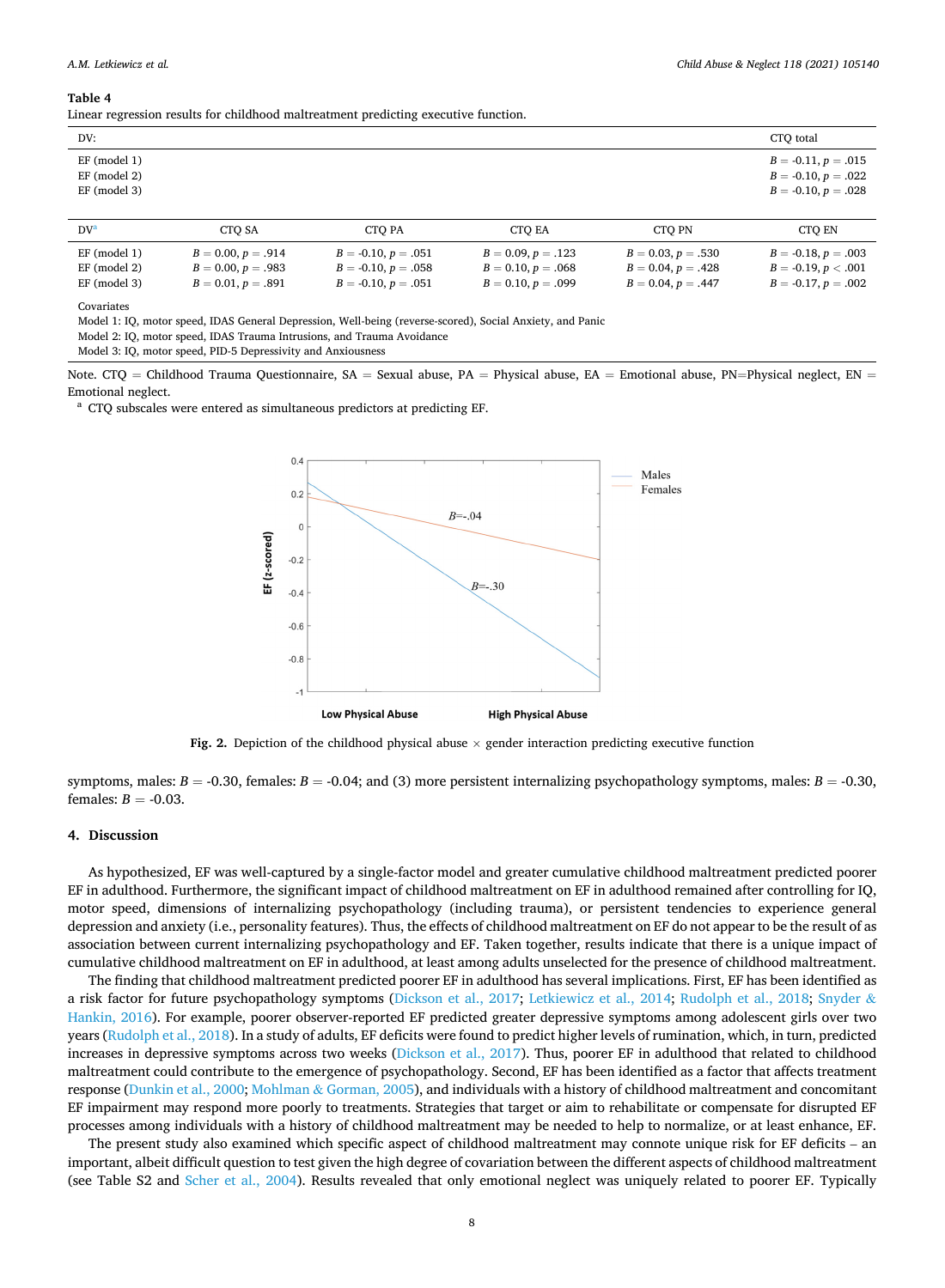<span id="page-8-0"></span>examined in combination with physical neglect, previous work has found that neglect negatively affects adolescent and adult EF processes, including inhibition ([Gould et al., 2012\)](#page-9-0) and global self-reported EF [\(Sheridan et al., 2017](#page-10-0)), separately from the effects of abuse. Neuroanatomical correlates of this effect have also been explored. For example, greater emotional neglect has been found to predict reduced gray matter volume of the left dorsolateral prefrontal cortex (dlPFC), a key region within the frontoparietal/central executive network ([Chen et al., 2013;](#page-9-0) [Sherman et al., 2014\)](#page-10-0), and this effect remained after controlling for depression. Notably, left dlPFC activity in particular supports "common" EF processes, such as imposing a task set and goal maintenance (Banich et al., 2000) and anodal neurostimulation of this region via transcranial direct current stimulation improves EF performance ([Dubreuil-Vall et al.,](#page-9-0) [2019\)](#page-9-0).

Although previous and present results highlight an important relationship between childhood emotional neglect and EF, relative to other forms of maltreatment, the impact of emotional neglect has been understudied [\(Glaser, 2002;](#page-9-0) [Stoltenborgh et al., 2013\)](#page-10-0). Future work should further assess the impact of this form of maltreatment on EF and identify mechanism(s) through which childhood emotional maltreatment contributes to poorer EF in adulthood. One route through which emotional maltreatment affects EF is via dysregulated emotional reactivity. Caregiver responsivity to children's needs and emotions is critical in helping children learn to identify and regulate their emotions [\(McLaughlin et al., 2017](#page-9-0)), and emotional deprivation may result in aberrant reactivity and stress responses that negatively impact neurocognitive development (Carrion & [Wong, 2012](#page-9-0); [Teicher et al., 2003](#page-10-0)). In line with this possi-bility, childhood emotional neglect predicts greater amygdala reactivity to threating stimuli [\(Maheu et al., 2010](#page-9-0)) and atypical cortisol secretion in adulthood ([van der Vegt et al., 2009\)](#page-10-0).

In contrast to emotional neglect, the impact of physical abuse on EF was moderated by gender. Specifically, greater physical abuse predicted poorer EF among males, but not females. This finding may be attributable to characteristics of physical abuse that differ for males and females, such as earlier age of physical abuse/assault [\(Dansky et al., 1996;](#page-9-0) though see Briere & [Elliott, 2003\)](#page-9-0). Given that the reliability (internal consistency) of the physical abuse subscale was just below the acceptable level, this result should be interpreted somewhat cautiously and assessed further in future studies.

A limitation of the present study is the use of retrospective self-reported childhood maltreatment. Concerns have been raised about individuals' ability to accurately report on events, especially more distal events that occurred during childhood. Importantly, the present study examined the validity of these retrospective assessments by testing whether CTQ reports "ran in families." While the reported significant familial effects do not confirm the accuracy of childhood maltreatment, it does support the validity of the maltreatment assessment as familial associations has long been used as a "validator" in psychopathology research ([Kaiser et al., 2020](#page-9-0); [Kendler et al., 2000\)](#page-9-0). Nevertheless, in future studies, multiple forms of assessment should be used to provide further support for the present findings.

Despite the limitation of self-report, the study also had several strengths, including (a) the use of several EF tasks per EF process (rather than single measures), (b) a large sample size that allowed for the application of latent factor modeling, (c) the inclusion of sibling pairs that allowed for the assessment of sibling agreement in childhood maltreatment experiences, (d) the recruitment of a sample that was overrepresented on internalizing psychopathology symptoms, and (e) covarying for important confounds such as current internalizing psychopathology and psychomotor speed. Overall, results suggest that early maltreatment has a negative impact on EF in adulthood that is not accounted for by current internalizing psychopathology symptoms, which is similar to previous results with undergraduates ([Letkiewicz et al., 2020\)](#page-9-0). Future work should further assess the relationship between childhood maltreatment and EF in adulthood, examine whether relationships between childhood maltreatment and EF hold above externalizing psychopathology, and identify the impact of EF deficits related to maltreatment on psychopathology risk and treatment outcomes.

#### **Declaration of competing interest**

None.

## **Appendix A. Supplementary data**

Supplementary data to this article can be found online at [https://doi.org/10.1016/j.chiabu.2021.105140.](https://doi.org/10.1016/j.chiabu.2021.105140)

#### **References**

[Belsky, J. \(1993\). Etiology of child maltreatment: A developmental-ecological analysis.](http://refhub.elsevier.com/S0145-2134(21)00213-1/rf0030) *Psychological Bulletin, 114*(3), 413.

Bernstein, D., & Fink, L. (1998). *[Childhood trauma questionnaire: A retrospective self-report](http://refhub.elsevier.com/S0145-2134(21)00213-1/rf0035)*. San Antonio, TX: The Psychological Corporation.

[Bernstein, D. P., Stein, J. A., Newcomb, M. D., Walker, E., Pogge, D., Ahluvalia, T., Stokes, J., Handelsman, L., Medrano, M., Desmond, D., & Zule, W. \(2003\).](http://refhub.elsevier.com/S0145-2134(21)00213-1/rf0040) 

[Arnow, B. A. \(2004\). Relationships between childhood maltreatment, adult health and psychiatric outcomes, and medical utilization.](http://refhub.elsevier.com/S0145-2134(21)00213-1/rf0005) *Journal of Clinical Psychiatry, 65*, [10](http://refhub.elsevier.com/S0145-2134(21)00213-1/rf0005)–15.

[Aupperle, R. L., Melrose, A. J., Stein, M. B., & Paulus, M. P. \(2012\). Executive function and PTSD: Disengaging from trauma.](http://refhub.elsevier.com/S0145-2134(21)00213-1/rf0010) *Neuropharmacology, 62*(2), 686–694. [Baldwin, J. R., Reuben, A., Newbury, J. B., & Danese, A. \(2019\). Agreement between prospective and retrospective measures of childhood maltreatment: A systematic](http://refhub.elsevier.com/S0145-2134(21)00213-1/rf0015) [review and meta-analysis.](http://refhub.elsevier.com/S0145-2134(21)00213-1/rf0015) *JAMA Psychiatry, 76*(6), 584–593.

[Banich, M. T. \(2009\). Executive function the search for an integrated account.](http://refhub.elsevier.com/S0145-2134(21)00213-1/rf0020) *Current Directions in Psychological Science, 18*, 89–94.

[Banich, M. T., Milham, M. P., Atchley, R. A., Cohen, N. J., Webb, A., Wszalek, T., Kramer, A. F., Liang, Z. P., Barad, V., Gullett, D., & Shah, C. \(2000\). Prefrontal](http://refhub.elsevier.com/S0145-2134(21)00213-1/rf0025) [regions play a predominant role in imposing an attentional 'set](http://refhub.elsevier.com/S0145-2134(21)00213-1/rf0025)': Evidence from fMRI. *Cognitive Brain Research, 10*, 1–9.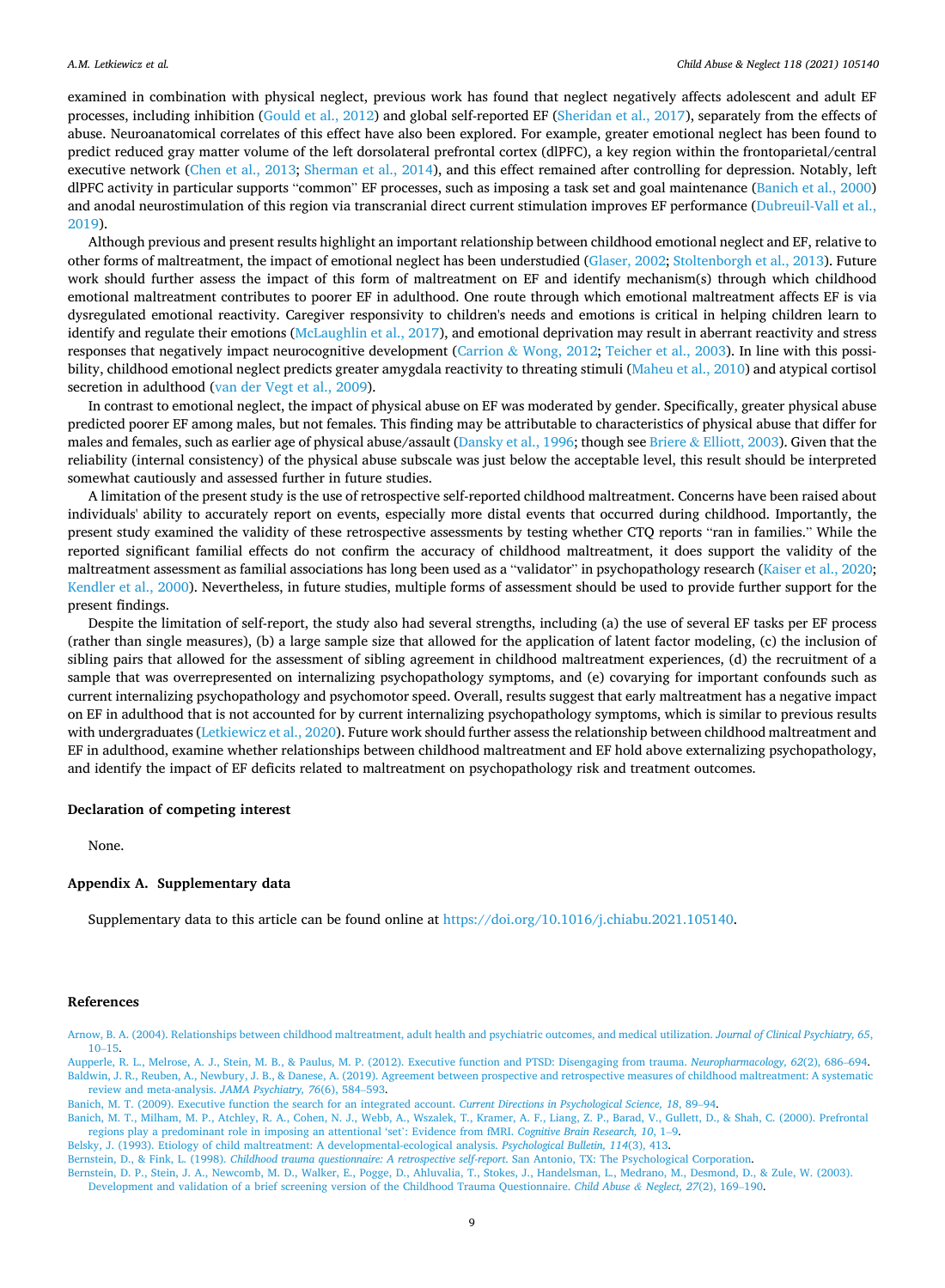<span id="page-9-0"></span>Biedermann, S. V., Meliss, S., Simmons, C., Nöthling, J., Suliman, S., & Seedat, S. (2018). Sexual abuse but not posttraumatic stress disorder is associated with [neurocognitive deficits in South African traumatized adolescents.](http://refhub.elsevier.com/S0145-2134(21)00213-1/rf0045) *Child Abuse & Neglect, 80*, 257–267.

[Brewin, C. R., Andrews, B., & Gotlib, I. H. \(1993\). Psychopathology and early experience: A reappraisal of retrospective reports.](http://refhub.elsevier.com/S0145-2134(21)00213-1/rf0050) *Psychological Bulletin, 113*(1), 82. [Briere, J., & Elliott, D. M. \(2003\). Prevalence and psychological sequelae of self-reported childhood physical and sexual abuse in a general population sample of men](http://refhub.elsevier.com/S0145-2134(21)00213-1/rf0055) [and women.](http://refhub.elsevier.com/S0145-2134(21)00213-1/rf0055) *Child Abuse & Neglect, 27*(10), 1205–1222.

[Browne, M. W., & Cudeck, R. \(1993\). Alternative ways of assessing model fit. In K. A. Bollen, & J. S. Long \(Eds.\),](http://refhub.elsevier.com/S0145-2134(21)00213-1/rf0060) *Testing structural equation models* (pp. 136–162). [Newbury Park, CA: Sage.](http://refhub.elsevier.com/S0145-2134(21)00213-1/rf0060)

[Carrion, V. G., & Wong, S. S. \(2012\). Can traumatic stress alter the brain? Understanding the implications of early trauma on brain development and learning.](http://refhub.elsevier.com/S0145-2134(21)00213-1/rf0065) *Journal [of Adolescent Health, 51](http://refhub.elsevier.com/S0145-2134(21)00213-1/rf0065)*(2), S23–S28.

[Chen, A. C., Oathes, D. J., Chang, C., Bradley, T., Zhou, Z. W., Williams, L. M., Glover, G. H., Deisseroth, K., & Etkin, A. \(2013\). Causal interactions between fronto](http://refhub.elsevier.com/S0145-2134(21)00213-1/rf0070)[parietal central executive and default-mode networks in humans.](http://refhub.elsevier.com/S0145-2134(21)00213-1/rf0070) *Proceedings of the National Academy of Sciences, 110*(49), 19944–19949.

[Conway, C. C., Forbes, M. K., Forbush, K. T., Fried, E. I., Hallquist, M. N., Kotov, R., Mullins-Sweatt, S. N., Shackman, A. J., Skodol, A. E., South, S. C., &](http://refhub.elsevier.com/S0145-2134(21)00213-1/rf0075)

[Sunderland, M. \(2019\). A hierarchical taxonomy of psychopathology can transform mental health research.](http://refhub.elsevier.com/S0145-2134(21)00213-1/rf0075) *Perspectives on Psychological Science, 14*(3), 419–436. [Crawford, J., Cayley, C., Lovibond, P. F., Wilson, P. H., & Hartley, C. \(2011\). Percentile norms and accompanying interval estimates from an Australian general adult](http://refhub.elsevier.com/S0145-2134(21)00213-1/rf0080) [population sample for self-report mood scales \(BAI, BDI, CRSD, CES-D, DASS, DASS-21, STAI-X, STAI-Y, SRDS, and SRAS\).](http://refhub.elsevier.com/S0145-2134(21)00213-1/rf0080) *Australian Psychologist, 46*(1), 3–14.

[Dansky, B. S., Brady, K. T., Saladin, M. E., Killeen, T., Becker, S., & Roitzsch, J. \(1996\). Victimization and PTSD in individuals with substance use disorders: Gender](http://refhub.elsevier.com/S0145-2134(21)00213-1/rf0085) and racial differences. *[The American Journal of Drug and Alcohol Abuse, 22](http://refhub.elsevier.com/S0145-2134(21)00213-1/rf0085)*(1), 75–93.

[De Bellis, M. D., Woolley, D. P., & Hooper, S. R. \(2013\). Neuropsychological findings in pediatric maltreatment: Relationship of PTSD, dissociative symptoms, and](http://refhub.elsevier.com/S0145-2134(21)00213-1/rf0090) [abuse/neglect indices to neurocognitive outcomes.](http://refhub.elsevier.com/S0145-2134(21)00213-1/rf0090) *Child Maltreatment, 18*(3), 171–183.

Delis, D. C., Kaplan, E., & Kramer, J. H. (2001). Delis-Kaplan executive function system.

[Dickson, K. S., Ciesla, J. A., & Zelic, K. \(2017\). The role of executive functioning in adolescent rumination and depression.](http://refhub.elsevier.com/S0145-2134(21)00213-1/rf0095) *Cognitive Therapy and Research, 41*(1), [62](http://refhub.elsevier.com/S0145-2134(21)00213-1/rf0095)–72.

[Dubreuil-Vall, L., Chau, P., Ruffini, G., Widge, A. S., & Camprodon, J. A. \(2019\). tDCS to the left DLPFC modulates cognitive and physiological correlates of executive](http://refhub.elsevier.com/S0145-2134(21)00213-1/rf0100) [function in a state-dependent manner.](http://refhub.elsevier.com/S0145-2134(21)00213-1/rf0100) *Brain Stimulation, 12*(6), 1456–1463.

[Dunkin, J. J., Leuchter, A. F., Cook, I. A., Kasl-Godley, J. E., Abrams, M., & Rosenberg-Thompson, S. \(2000\). Executive dysfunction predicts nonresponse to fluoxetine](http://refhub.elsevier.com/S0145-2134(21)00213-1/rf0105) in major depression. *[Journal of Affective Disorders, 60](http://refhub.elsevier.com/S0145-2134(21)00213-1/rf0105)*(1), 13–23.

[Feeney, J., Kamiya, Y., Robertson, I. H., & Kenny, R. A. \(2013\). Cognitive function is preserved in older adults with a reported history of childhood sexual abuse.](http://refhub.elsevier.com/S0145-2134(21)00213-1/rf0110) *[Journal of Traumatic Stress, 26](http://refhub.elsevier.com/S0145-2134(21)00213-1/rf0110)*(6), 735–743.

[Fergusson, D. M., McLeod, G. F., & Horwood, L. J. \(2013\). Childhood sexual abuse and adult developmental outcomes: Findings from a 30-year longitudinal study in](http://refhub.elsevier.com/S0145-2134(21)00213-1/rf0115) [New Zealand.](http://refhub.elsevier.com/S0145-2134(21)00213-1/rf0115) *Child Abuse & Neglect, 37*(9), 664–674.

[Friedman, N. P., & Miyake, A. \(2017\). Unity and diversity of executive functions: Individual differences as a window on cognitive structure.](http://refhub.elsevier.com/S0145-2134(21)00213-1/rf0120) *Cortex, 86*, 186–204. [Glaser, D. \(2002\). Emotional abuse and neglect \(psychological maltreatment\): A conceptual framework.](http://refhub.elsevier.com/S0145-2134(21)00213-1/rf0125) *Child Abuse & Neglect, 26*(6–7), 697–714.

[Goodman, G. S., Ghetti, S., Quas, J. A., Edelstein, R. S., Alexander, K. W., Redlich, A. D., Cordon, I. M., & Jones, D. P. \(2003\). A prospective study of memory for child](http://refhub.elsevier.com/S0145-2134(21)00213-1/rf0130) [sexual abuse: New findings relevant to the repressed-memory controversy.](http://refhub.elsevier.com/S0145-2134(21)00213-1/rf0130) *Psychological Science, 14*(2), 113–118.

[Gorka, S. M., Hee, D., Lieberman, L., Mittal, V. A., Phan, K. L., & Shankman, S. A. \(2016\). Reactivity to uncertain threat as a familial vulnerability factor for alcohol use](http://refhub.elsevier.com/S0145-2134(21)00213-1/rf0135) disorder. *[Psychological Medicine, 46](http://refhub.elsevier.com/S0145-2134(21)00213-1/rf0135)*(16), 3349–3358.

[Gould, F., Clarke, J., Heim, C., Harvey, P. D., Majer, M., & Nemeroff, C. B. \(2012\). The effects of child abuse and neglect on cognitive functioning in adulthood.](http://refhub.elsevier.com/S0145-2134(21)00213-1/rf0140) *Journal [of Psychiatric Rsearch, 46](http://refhub.elsevier.com/S0145-2134(21)00213-1/rf0140)*(4), 500–506.

[Hankin, B. L., Fraley, R. C., Lahey, B. B., & Waldman, I. D. \(2005\). Is depression best viewed as a continuum or discrete category? A taxometric analysis of childhood](http://refhub.elsevier.com/S0145-2134(21)00213-1/rf0145) [and adolescent depression in a population-based sample.](http://refhub.elsevier.com/S0145-2134(21)00213-1/rf0145) *Journal of Abnormal Psychology, 114*(1), 96.

[Hu, L. T., & Bentler, P. M. \(1999\). Cutoff criteria for fit indexes in covariance structure analysis: Conventional criteria versus new alternatives.](http://refhub.elsevier.com/S0145-2134(21)00213-1/rf0150) *Structural Equation [Modeling: A Multidisciplinary Journal, 6](http://refhub.elsevier.com/S0145-2134(21)00213-1/rf0150)*(1), 1–55.

[Iacobucci, D. \(2010\). Structural equations modeling: Fit indices, sample size, and advanced topics.](http://refhub.elsevier.com/S0145-2134(21)00213-1/rf0155) *Journal of Consumer Psychology, 20*(1), 90–98.

[Kaiser, A. J., Funkhouser, C. J., Mittal, V. A., Walther, S., & Shankman, S. A. \(2020\). Test-retest](http://refhub.elsevier.com/S0145-2134(21)00213-1/rf0160) & familial concordance of MDD symptoms. *Psychiatry Research, 292*, [Article 113313](http://refhub.elsevier.com/S0145-2134(21)00213-1/rf0160).

[Kendler, K. S., Bulik, C. M., Silberg, J., Hettema, J. M., Myers, J., & Prescott, C. A. \(2000\). Childhood sexual abuse and adult psychiatric and substance use disorders in](http://refhub.elsevier.com/S0145-2134(21)00213-1/rf0165) [women: An epidemiological and cotwin control analysis.](http://refhub.elsevier.com/S0145-2134(21)00213-1/rf0165) *Archives of General Psychiatry, 57*(10), 953–959.

[Kessler, R. C., McGonagle, K. A., Zhao, S., Nelson, C. B., Hughes, M., Eshleman, S.,](http://refhub.elsevier.com/S0145-2134(21)00213-1/rf5015) … Kendler, K. S. (1994). Lifetime and 12-month prevalence of DSM-III-R psychiatric [disorders in the United States: Results from the National Comorbidity Survey.](http://refhub.elsevier.com/S0145-2134(21)00213-1/rf5015) *Archives of General Psychiatry, 51*(1), 8–19.

Kline, R. B. (2011). Principles and practice of structural equation modeling. 3rd edition. New York: The Guilford Press.

[Krueger, R. F., Derringer, J., Markon, K. E., Watson, D., & Skodol, A. E. \(2012\). Initial construction of a maladaptive personality trait model and inventory for DSM-5.](http://refhub.elsevier.com/S0145-2134(21)00213-1/rf0170) *[Psychological Medicine, 42](http://refhub.elsevier.com/S0145-2134(21)00213-1/rf0170)*(9), 1879.

[Leskin, L. P., & White, P. M. \(2007\). Attentional networks reveal executive function deficits in posttraumatic stress disorder.](http://refhub.elsevier.com/S0145-2134(21)00213-1/rf0175) *Neuropsychology, 21*(3), 275.

[Letkiewicz, A. M., Miller, G. A., Crocker, L. D., Warren, S. L., Infantolino, Z. P., Mimnaugh, K. J., & Heller, W. \(2014\). Executive function deficits in daily life](http://refhub.elsevier.com/S0145-2134(21)00213-1/rf0180) [prospectively predict increases in depressive symptoms.](http://refhub.elsevier.com/S0145-2134(21)00213-1/rf0180) *Cognitive Therapy and Research, 38*(6), 612–620.

[Letkiewicz, A. M., Weldon, A. L., Tengshe, C., Niznikiewicz, M. A., & Heller, W. \(2020\). Cumulative childhood maltreatment and executive functioning in adulthood.](http://refhub.elsevier.com/S0145-2134(21)00213-1/rf0185) *[Journal of Aggression, Maltreatment](http://refhub.elsevier.com/S0145-2134(21)00213-1/rf0185) & Trauma*, 1–17.

[Lovibond, P. F., & Lovibond, S. H. \(1995\). The structure of negative emotional states: Comparison of the Depression Anxiety Stress Scales \(DASS\) with the Beck](http://refhub.elsevier.com/S0145-2134(21)00213-1/rf5005) [Depression and Anxiety Inventories.](http://refhub.elsevier.com/S0145-2134(21)00213-1/rf5005) *Behaviour Research and Therapy, 33*(3), 335–343.

[Lund, J. I., Toombs, E., Radford, A., Boles, K., & Mushquash, C. \(2020\). Adverse childhood experiences and executive function difficulties in children: A systematic](http://refhub.elsevier.com/S0145-2134(21)00213-1/rf0190) review. *Child Abuse & Neglect, 106*[, Article 104485](http://refhub.elsevier.com/S0145-2134(21)00213-1/rf0190).

[MacMillan, H. L., Fleming, J. E., Streiner, D. L., Lin, E., Boyle, M. H., Jamieson, E.,](http://refhub.elsevier.com/S0145-2134(21)00213-1/rf0195) … Beardslee, W. R. (2001). Childhood abuse and lifetime psychopathology in a community sample. *[American Journal of Psychiatry, 158](http://refhub.elsevier.com/S0145-2134(21)00213-1/rf0195)*(11), 1878–1883.

[Madian, N., Bredemeier, K., Heller, W., Miller, G. A., & Warren, S. L. \(2019\). Repetitive negative thought and executive dysfunction: An interactive pathway to](http://refhub.elsevier.com/S0145-2134(21)00213-1/rf0200) emotional distress. *[Cognitive Therapy and Research, 43](http://refhub.elsevier.com/S0145-2134(21)00213-1/rf0200)*(2), 464–480.

[Maheu, F. S., Dozier, M., Guyer, A. E., Mandell, D., Peloso, E., Poeth, K., Jenness, J., Lau, J. Y., Ackerman, J. P., Pine, D. S., & Ernst, M. \(2010\). A preliminary study of](http://refhub.elsevier.com/S0145-2134(21)00213-1/rf0205) [medial temporal lobe function in youths with a history of caregiver deprivation and emotional neglect.](http://refhub.elsevier.com/S0145-2134(21)00213-1/rf0205) *Cognitive, Affective, & Behavioral Neuroscience, 10*(1), [34](http://refhub.elsevier.com/S0145-2134(21)00213-1/rf0205)–49.

[Majer, M., Nater, U. M., Lin, J. M. S., Capuron, L., & Reeves, W. C. \(2010\). Association of childhood trauma with cognitive function in healthy adults: A pilot study.](http://refhub.elsevier.com/S0145-2134(21)00213-1/rf0210) *[BMC Neurology, 10](http://refhub.elsevier.com/S0145-2134(21)00213-1/rf0210)*(1), 61.

[McLaughlin, K. A., Green, J. G., Gruber, M. J., Sampson, N. A., Zaslavsky, A. M., & Kessler, R. C. \(2010\). Childhood adversities and adult psychiatric disorders in the](http://refhub.elsevier.com/S0145-2134(21)00213-1/rf0215) [national comorbidity survey replication II: Associations with persistence of DSM-IV disorders.](http://refhub.elsevier.com/S0145-2134(21)00213-1/rf0215) *Archives of General Psychiatry, 67*(2), 124–132.

[McLaughlin, K. A., Sheridan, M. A., & Nelson, C. A. \(2017\). Neglect as a violation of species-expectant experience: Neurodevelopmental consequences.](http://refhub.elsevier.com/S0145-2134(21)00213-1/rf0220) *Biological [Psychiatry, 82](http://refhub.elsevier.com/S0145-2134(21)00213-1/rf0220)*(7), 462–471.

[McLennan, S. N., & Mathias, J. L. \(2010\). The depression-executive dysfunction \(DED\) syndrome and response to antidepressants: A meta-analytic review.](http://refhub.elsevier.com/S0145-2134(21)00213-1/rf0225)  *[International Journal of Geriatric Psychiatry, 25](http://refhub.elsevier.com/S0145-2134(21)00213-1/rf0225)*(10), 933–944.

[Miller, E. K., & Cohen, J. D. \(2001\). An integrative theory of prefrontal cortex function.](http://refhub.elsevier.com/S0145-2134(21)00213-1/rf0230) *Annual Review of Neuroscience, 24*(1), 167–202.

[Miyake, A., & Friedman, N. P. \(2012\). The nature and organization of individual differences in executive functions: Four general conclusions.](http://refhub.elsevier.com/S0145-2134(21)00213-1/rf0235) *Current Directions in [Psychological Science, 21](http://refhub.elsevier.com/S0145-2134(21)00213-1/rf0235)*(1), 8–14.